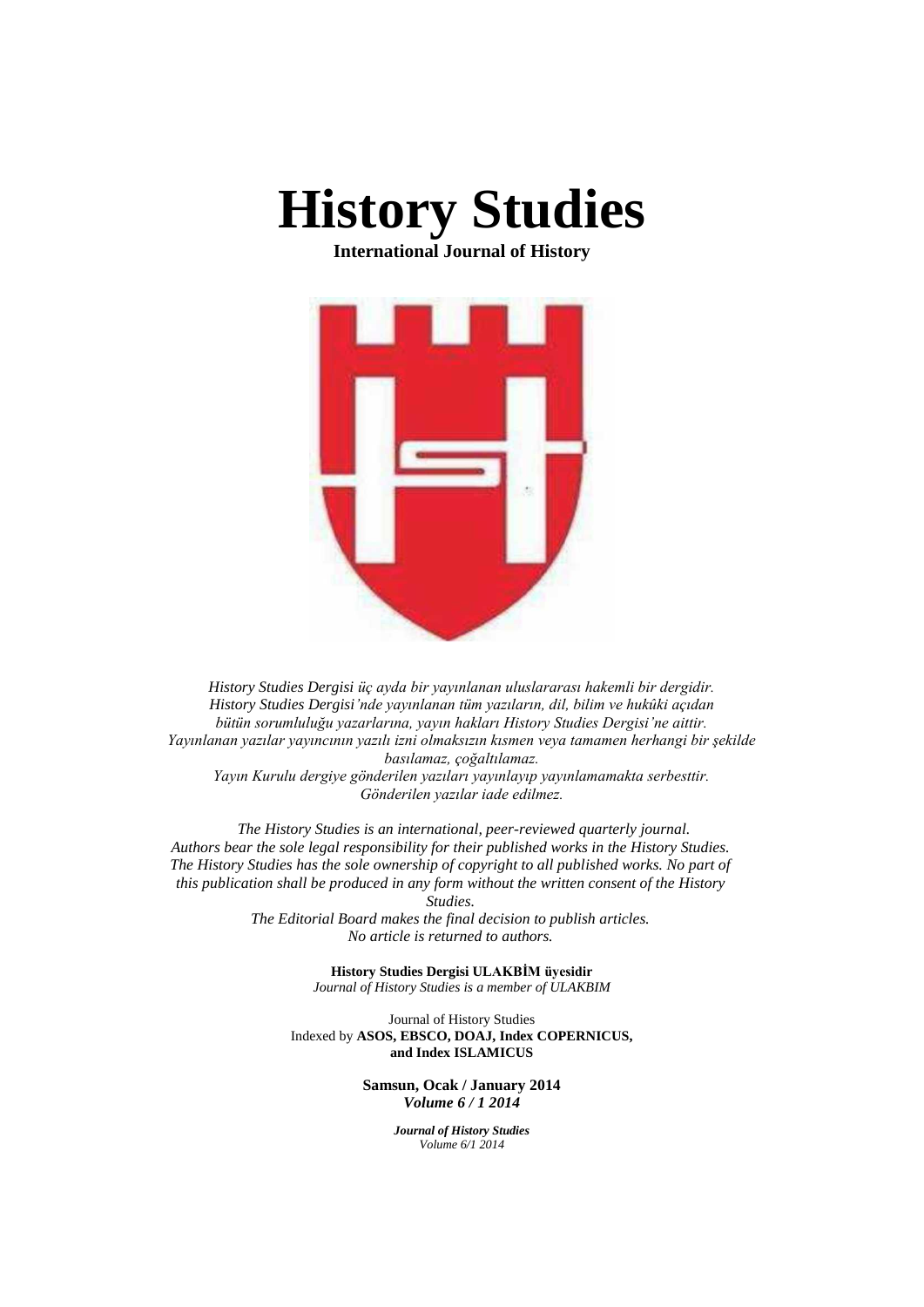

**International Journal of History**



ISSN: (Print) 1309 - 4688 - (Online)1309 - 4173

**Editor:** Prof. Dr. Osman KÖSE

Ondokuz Mayis University, Faculty of Education, Kurupelit - Samsun, TURKEY Tel: +90 362 312 19 19 Fax: +90 362 457 60 78 E-mail: history.studies@yahoo.com Web: http://www.historystudies.net/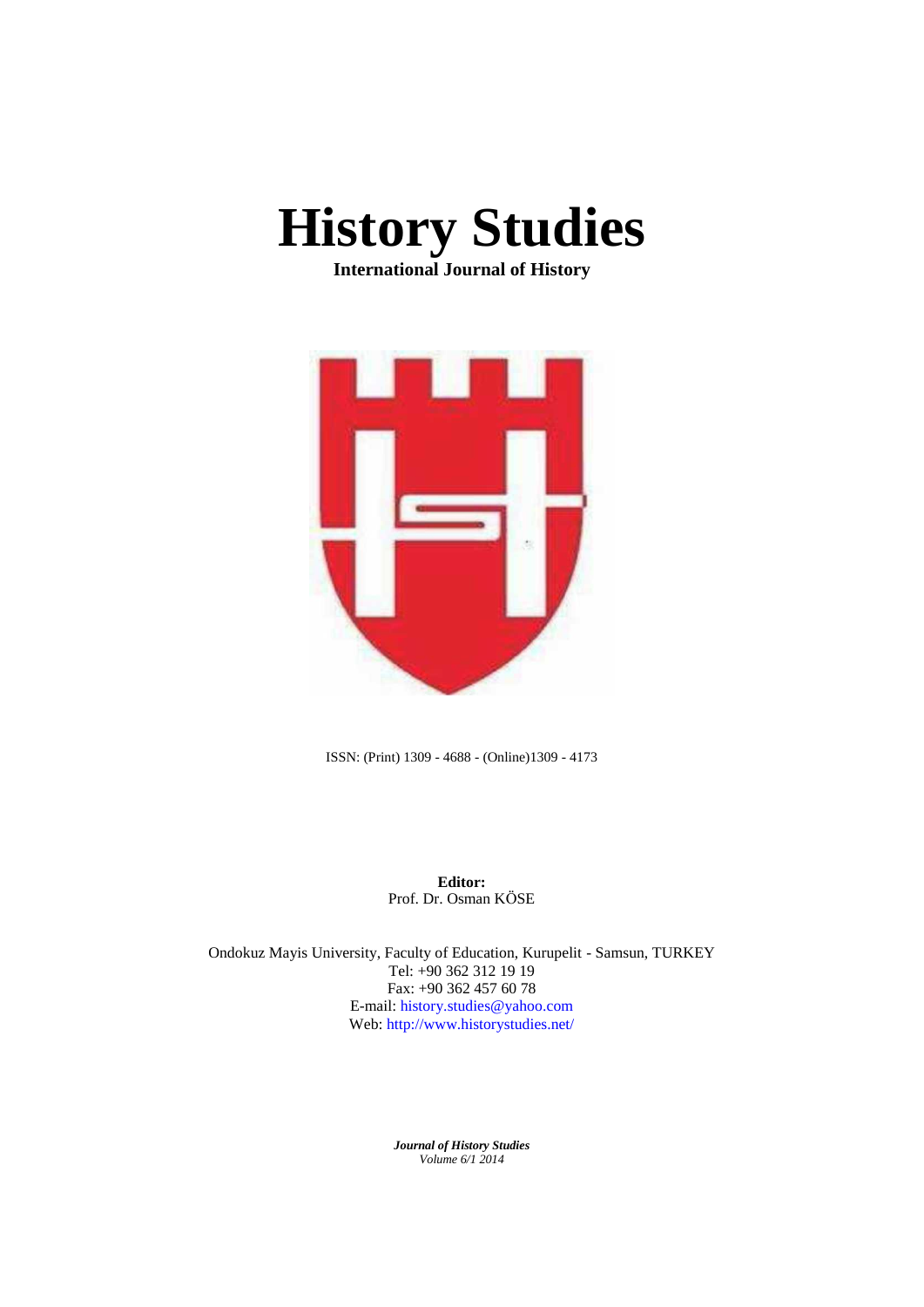**HISTORY STUDIES**

**Uluslararası Hakemli Dergi / International Journal of History Studies**

**Sahibi / Owner** Osman KÖSE

**Editör / Editor** Osman KÖSE

**Editor Yardımcıları / Associate Editors** Tamer BALCI – İbrahim SERBESTOĞLU

**Yayın Kurulu Başkanı / Director of Editorial Board** Zübeyde Güneş YAĞCI

**Genel Koordinatör / General Coordinator** Muhammed Bilal ÇELİK

**Türkçe Dil Editörü / Turkish Language Editor** Mehmet AYDIN

**İngilizce Dil Editörü / English Language Editor** Christopher L. MILLER

**İtalyanca Dil Editörü / Italian Language Editor** Marco MIOTTO

**İspanyolca Dil Editörü / Spanish Language Editor** Glenn MARTINEZ

**Fransızca Dil Editörleri / French Language Editors** Kenan ŞEN - Yaşar DEMIR

**Dil Uzmanları / Language Experts** Salih KILIÇ – Nazlı MURZİOĞLU Aslıhan YILDIZ – Rabia Esra ÇETİNKAYA

**Kaynakça Sorumlusu / Bibliography Processor** Zafer GÖLEN

**İletişim Sorumluları / Coorrespondents** Mucize ÜNLÜ

**Baskı Sorumluları / Print Masters** Ali SEYLAN - Ahmet AKŞAR Ayhan SERTKAYA - Yakup YILMAZ

**Teknik Sorumlular / Technical Crew** Hasan ATSIZ – Orhan ÇAM

**Yayın Kurulu / Editorial Board**

Mehmet AYDIN - Hasan BABACAN - Tamer BALCI - Mehmet BEŞİRLİ – Hüseyin ÇINAR - Mustafa ÇOLAK - Ümit EKİN İlhan EKİNCİ – Önder DUMAN - Behset KARACA - Bünyamin KOCAOĞLU - Telli KORKMAZ - Cemalettin KÖMÜRCÜ - Kemalettin KUZUCU - Bayram NAZIR - Selim ÖZCAN - M. Fatih SANCAKTAR – Ali SEYLAN - Haşim ŞAHİN - Mucize ÜNLÜ - Yücel YİĞİT – Fahri SAKAL

### **Danışma Kurulu / Advisory Board**

Dursun Ali AKBULUT – Kemal ARI - Mehmet ALPARGU - Metin AYIŞIĞI – Tuncer BAYKARA - Arif BİLGİN – İdris BOSTAN - Salim CÖHCE – Mustafa DAŞ - Mustafa DEMİR – Süleyman DEMİRCİ – Saadettin GÖMEÇ - Abdullah GÜNDOĞDU - Nedim İPEK – Süleyman KIZILTOPRAK – Enver KONUKÇU - Hikmet ÖKSÜZ - Mehmet ÖZ - Azmi ÖZCAN - Yücel ÖZTURK - Haluk SELVİ - Enis ŞAHİN – Ahmet ŞİMŞİRGİL - Ömer TURAN - Mehmet Ali ÜNAL - Yavuz ÜNAL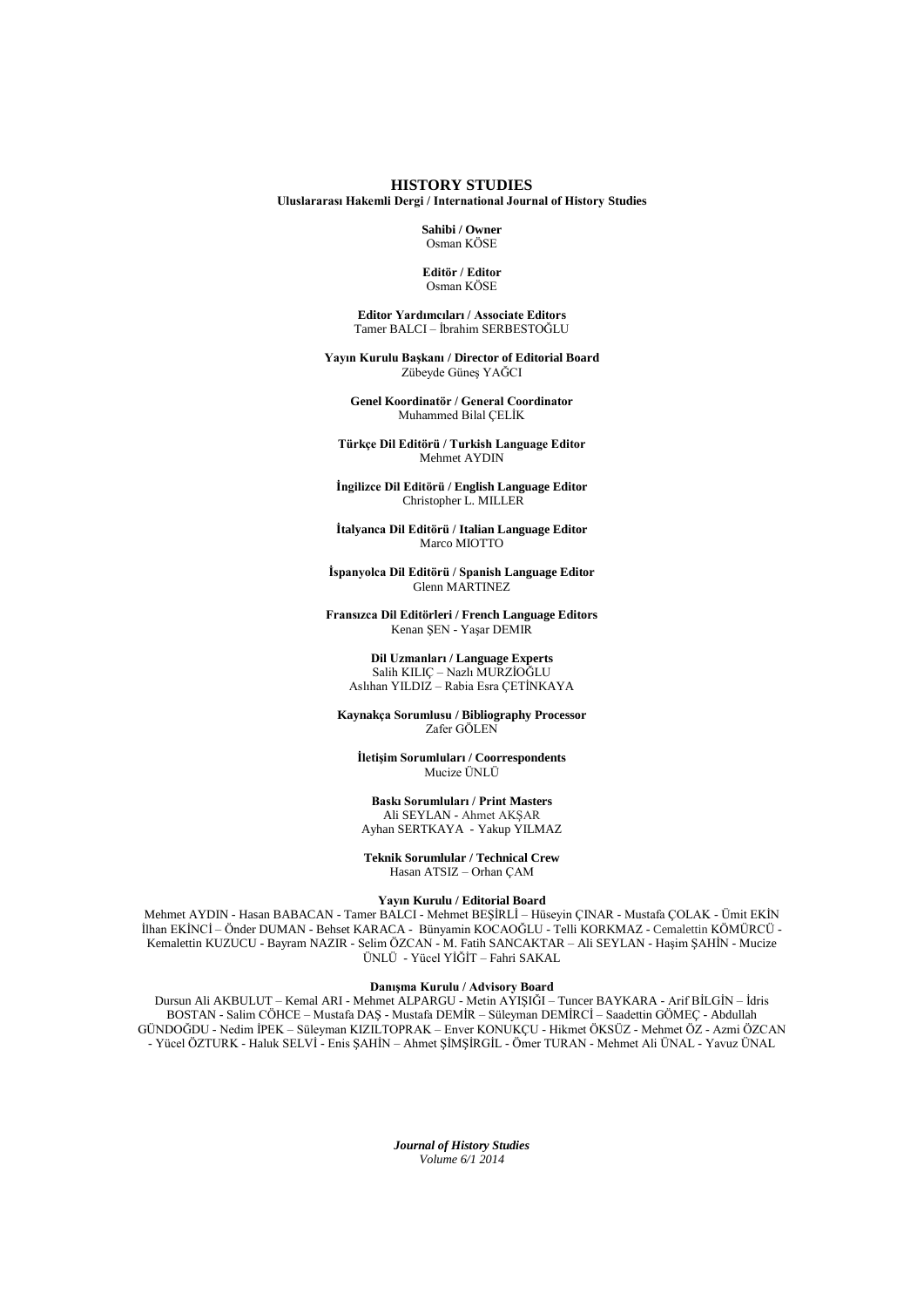## **HISTORY STUDIES**

Uluslararası Hakemli Dergi / International Journal of History *İnternational Journal of History Studies Volume 6 / 1 2014 Temsilcilikler /* **Country Representatives**

**Dış Temsilciler Koordinatörü / General Coordinator of Foreign Editors**

Ömer TURAN

**Dis Temsilciler** / Country Representatives

**Germany / Almanya:** Eva Maria STOLBERG, **[EvaMaria.Stolberg@t-online.de](mailto:EvaMaria.Stolberg@t-online.de)** - Universität Duisburg-Essen **USA / Amerika Birleşik Devletleri:** Tamer BALCI, **[tbalci@utpa.edu](mailto:tbalci@utpa.edu)** - University of Texas – Pan American **Azerbaijan / Azerbaycan**: Cavid QASIMOV, **cavidqasimli@yahoo.com** - Azerbaycan Milli Bilimler Akademisi- Bakü **Algeria / Cezayir:** M. Taibi GHOMARI, **[omarsocio@yahoo.fr](mailto:omarsocio@yahoo.fr) -** Université de Mascara (UM) **France / Fransa**: Yaşar DEMİR, **[dr.yasardemir@gmail.com](mailto:dr.yasardemir@gmail) -** Institut Privé Buhara de France **İndia / Hindistan:** Tauseef Ahmad PARRAY, **[tauseef.parray21@gmail.com](mailto:tauseef.parray21@gmail.com) -** Aligarh Muslim University (AMU) **Iraq/ Irak:** Rawaa Mahmoud HUSSAIN, **[Rawaa\\_Mahmoud@yahoo.com](mailto:Rawaa_Mahmoud@yahoo.com) -** Al-Iraqia University **Italy / İtalya:** Marco MIOTTO**, theomar70@hotmail.com** - Democritos University of Thrace **Japan / Japonya:** Hiroki ODAKA – **odaka-sultan@s3.dion.ne.jp** - Aichi Gakuin University **Kazakhstan / Kazakistan:** Koshim YESMAGAMBETOV, **[kyesmagambetov@hotmail.com](mailto:kyesmagambetov@hotmail.com) -** R.Suleimenov Institute for Oriental Studies **Macenoia / Makedonya:** Teon DZINGO, **[tdzingo@yahoo.com](mailto:tdzingo@yahoo.com) -** Institute of National History **Romania / Romanya** : Ionut COJOCARU, **[c.i.cojocaru@gmail.com](mailto:c.i.cojocaru@gmail.com)** – Liminia Üniversitesi – Bükreş / Romanya

**Tunisia / Tunus:** Muhamed Salah HARZALLAH, **[harzallah@hotmail.com](mailto:harzallah@hotmail.com) -** Higher Institute of Applied Studies in the Humanities (ISEAHT)

**Greece / Yunanistan:** Dimitris MICHALOPOULOS, **[michalodimitris@gmail.com](mailto:michalodimitris@gmail.com) -** The "Eleutherios Venizelos" Institute for Historical Studies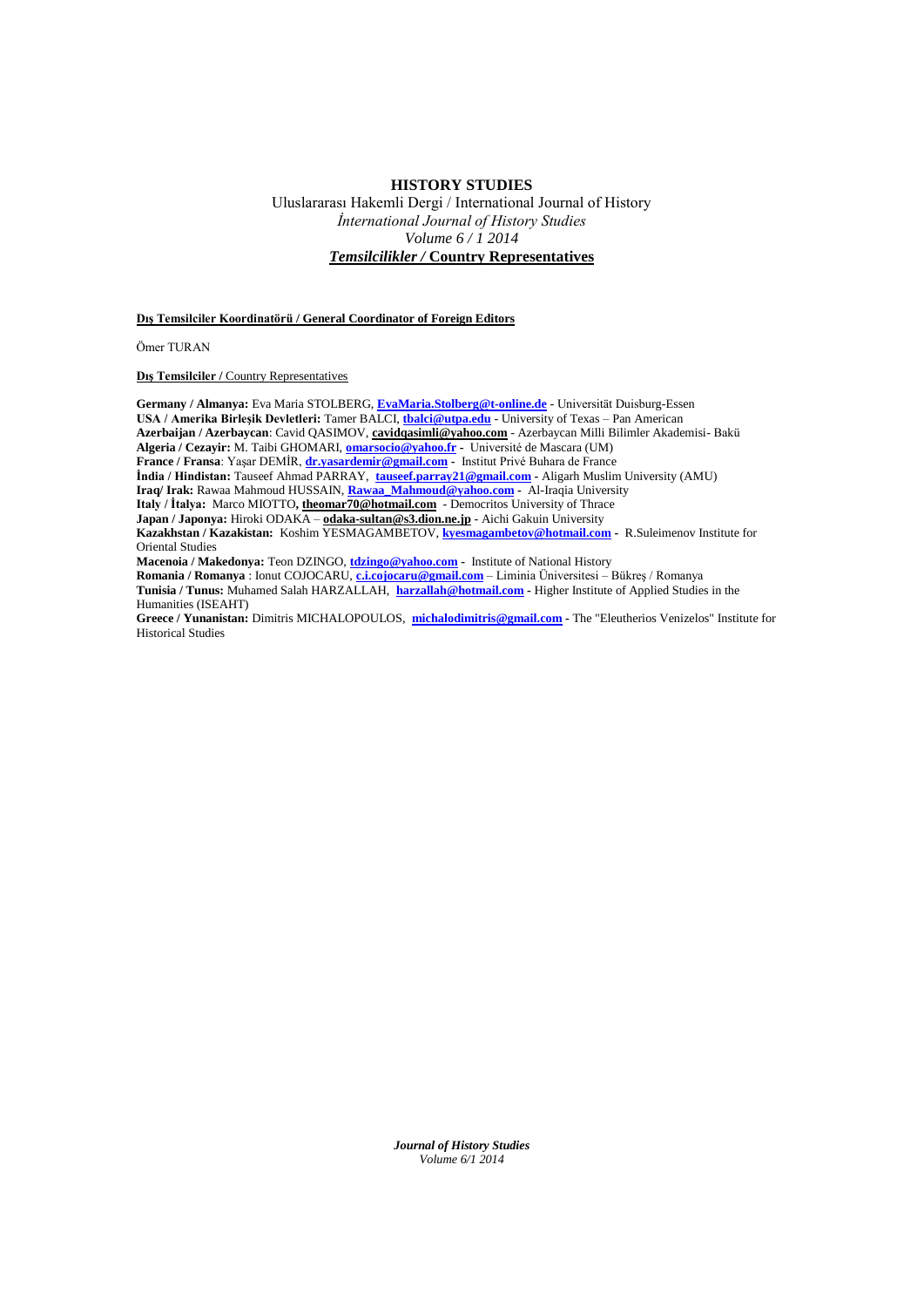## **HISTORY STUDIES** Uluslararası Hakemli Dergi / International Journal of History

## *İnternational Journal of History Studies Volume 6 / 1 2014 Hakemler / Referees*

Yrd.Doç.Dr.Turan Açık - Amasya Üniversitesi Prof.Dr.Hasan Babacan - Balıkesir Üniversitesi Doç.Dr.Tamer Balcı - University of Texas-Pan American Doç.Dr.Nurgül Bozkurt - Dumlupınar Üniversitesi Yrd.Doç.Dr.Hülya Çelik - Sakarya Üniversitesi Doç.Dr.Önder Duman - Ondokuz Mayıs Üniversitesi Yrd.Doç.Dr.Mustafa Gökçek - Niagara University Yrd.Doç.Dr.Suphan Kırmızıaltın - University of Texas-Austin Doç.Dr.Bünyamin Kocaoğlu - Ondokuz Mayıs Üniversitesi Yrd.Doç.Dr.Metin Ziya Köse - Nevşehir Hacı Bektaş Üniversitesi Doç.Dr.Kemalettin Kuzucu - Marmara Üniversitesi Doç.Dr.Christopher L. Miller- University of Texas-Pan American Doç.Dr.Jülide Akyüz Orat - Kafkas Üniversitesi Yrd.Doç.Dr.Tuğrul Özcan - Sütçü İmam Üniversitesi Prof.Dr.Hasan Ali Şahin - Erciyes Üniversitesi Doç.Dr.Emine Şam - Amasya Üniversitesi Dr.Abidin Temizer - Balıkesir Üniversitesi Yrd.Doç.Dr.Hacer Topaktaş - İstanbul Üniversitesi Doç.Dr.Veli Ünsal - Ahi Evran Üniversitesi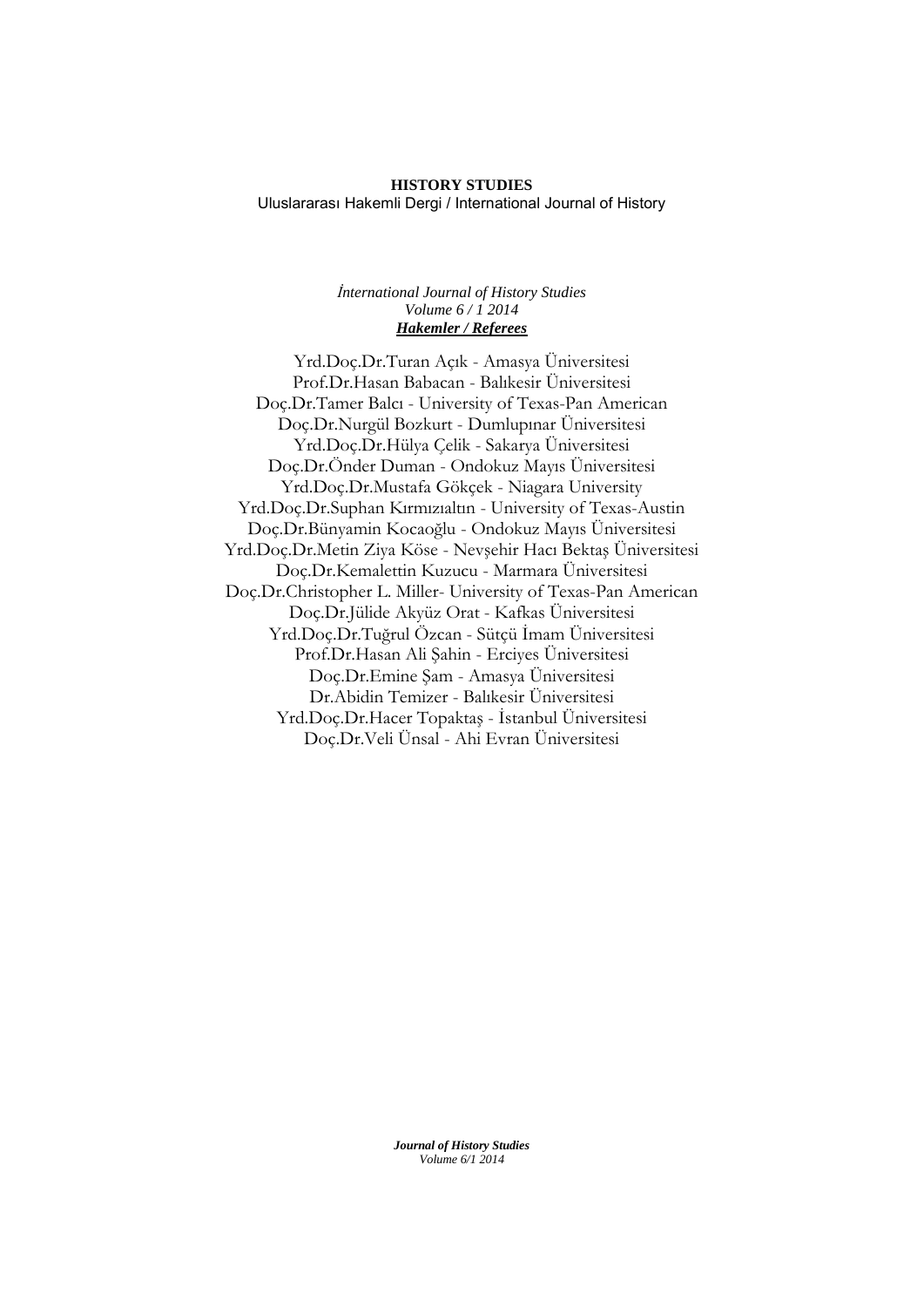## **HISTORY STUDIES**

Uluslararası Hakemli Dergi / International Journal of History

# **CONTENTS / İÇİNDEKİLER**

| <b>Beyazit Akman</b><br>Voluntary Acceptance of Western Imperialist Discourse in Turkish Historical TV<br>Series: The Case of The Magnificent Century<br>Batılı Sömürgeci Söylemin Türk Tarihi Dizilerinde Gönüllü Kabulü: Muhteşem Yüzyıl<br>Dizisi Örneği | $1-13$    |
|-------------------------------------------------------------------------------------------------------------------------------------------------------------------------------------------------------------------------------------------------------------|-----------|
| <b>Mehmet Aydın</b><br>Türkiye'nin İlk Kadın Milletvekillerinden Samsun Milletvekili Meliha Ulaş<br>Samsun Deputy Meliha Ulaş: One of The First Woman Deputies of Turkey                                                                                    | $15 - 25$ |
| Mustafa Çolak<br>Osmanlı - Alman Rekabeti Çerçevesinde Kafkas Müslümanlarının Bağımsızlığı<br>ve Bakü Meselesi (1917-1918)<br>Independence of Caucasian Muslims and Baku Issue Within the Framework of Ottoman-<br>German Rivalry (1917-1918)               | $27 - 43$ |
| Ayşe Değerli<br>Seydişehir Kazası'nda Eşkıyalık Faaliyetleri ve Diğer Asayiş Sorunları (1614-1800)<br>Banditry Activities and Other Problems of Public Safety in Seydişehir Borough (1614-1800)                                                             | $45 - 60$ |
| Sevgi Dönmez<br>Hititler Döneminde Askeri ve Siyasi Faaliyetlere Bağlı Metal Dolaşımı<br>Dependence on Metal Circulation to Military and Political Activities in the Period of Hittites                                                                     | 61-79     |
| Nurettin Hatunoğlu<br>Harezm Şuralar Cumhuriyeti ve I. Kanun- i Esasisi<br>The Khorezm Shuras Republic and Its Constitution                                                                                                                                 | 81-100    |
| Ö. Kürşad Karacagil<br>Kazakistan'ın Bağımsızlığının Ayak Sesleri: Almatı Olayları (1986)<br>The Footsteps of Kazakhstan's Independence: Alma-Ata Riots (1986)                                                                                              | 101-114   |
| <b>Mehmet Ali Karaman</b><br>Tanzimat ve Meşrutiyet Dönemlerinde Osmanlı Devleti'nin Eğitimi Halka Yayma<br>Calışmaları<br>Ottoman State Efforts to Expand Public Education in the Tanzimat and the First Constitutional<br><b>Monarchy Periods</b>         | 115-122   |
| Ahmet Emin Osmanoğlu<br>Modern Mısır Eğitim Sisteminin Temelleri<br>The Roots of Modern Education System in Egypt                                                                                                                                           | 123-137   |